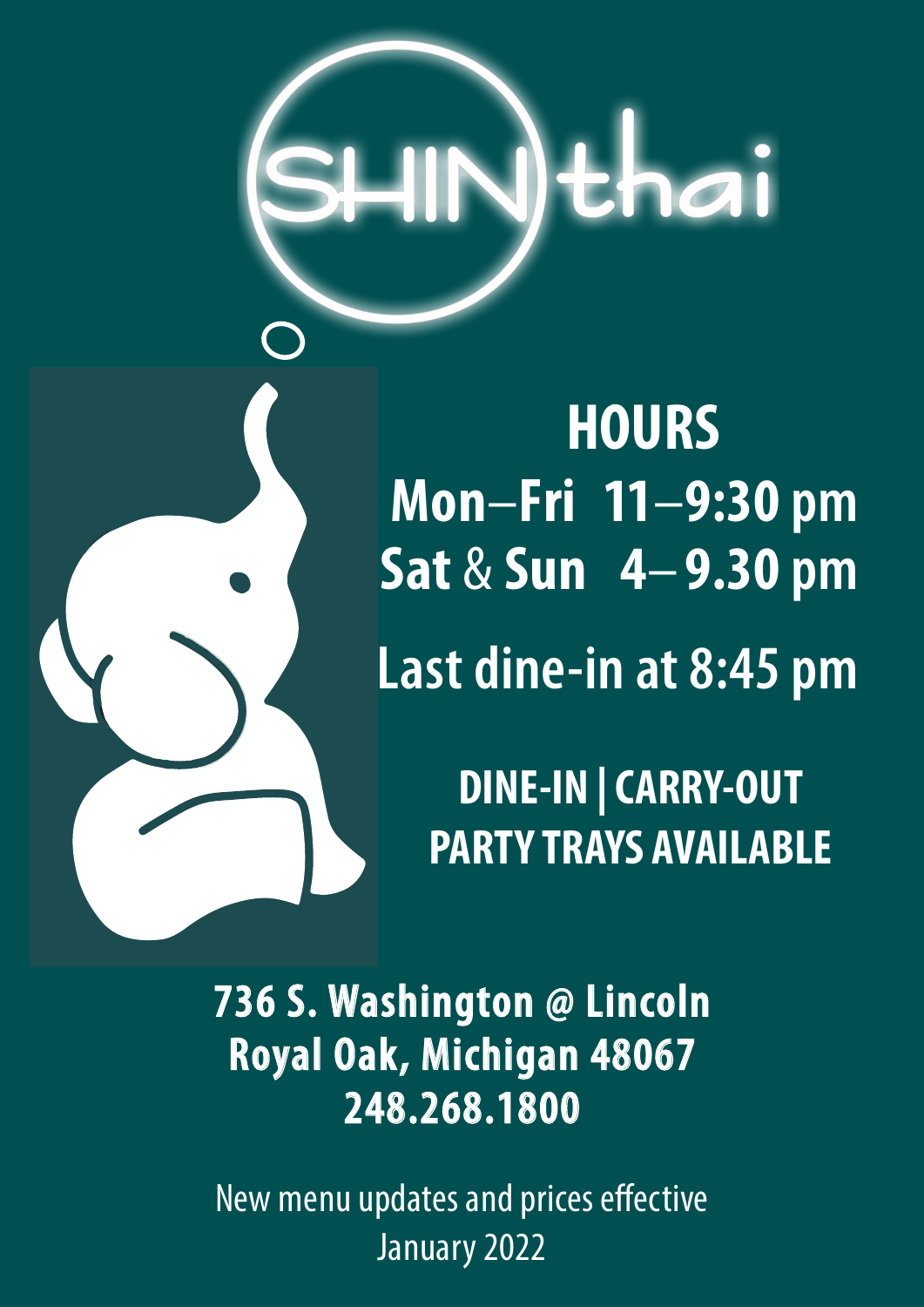

All spice levels are measured but may vary due to batch received. NO refund or credit due to your choice or change of spice level. Please order less spice to be safe.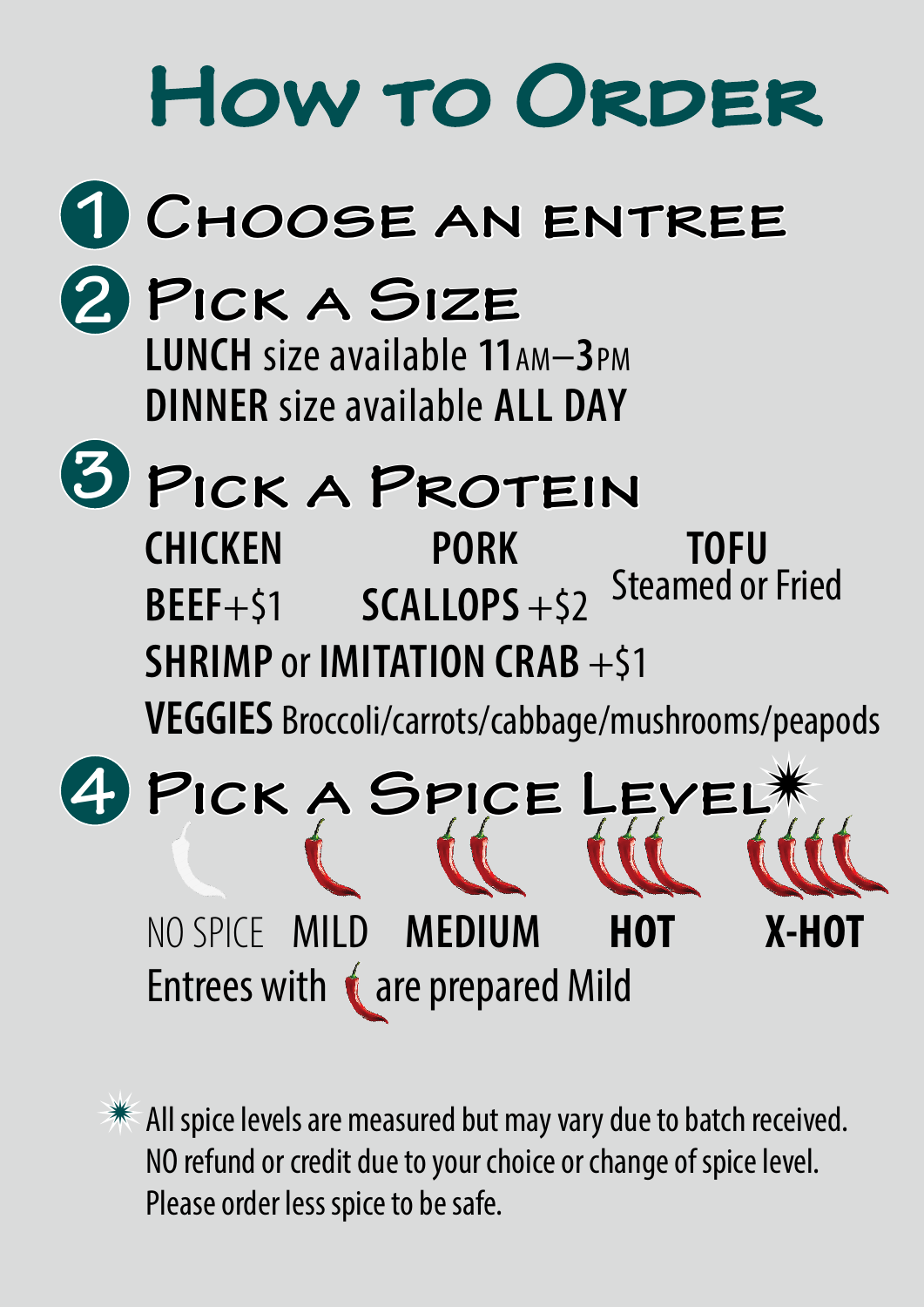

*Chicken or Tofu / +50¢ Shrimp Changes/additions subject to additional charge*

**T1 Tom Yum (GF)** 53.50 Mushrooms, green onions, tomatoes, lemongrass. Sweet and Tangy with a touch of spice. **T2 Hot & Sour \$3.50** Water chestnuts, bamboo shoots, green onions, peas and carrots. Sweet and Sour flavor. **APPETIZERS A1 Spring Roll**  $[1 \text{ } Pc]$  **(V)** 51.75 Shredded cabbage, carrots, celery, sauteed onions and bean thread noodles. Served with plum sauce. A2 **Tofu Tod**  $[4 \text{ pc}](\text{GF})(V)$  \$4.95 Crispy bean curd. Served with plum sauce and **V**

crushed peanuts topping.

**A3 Satay**[**4 pc**] **\$8.00** Seasoned grilled chicken tenderloin on skewers. Served with peanut sauce and cucumber sauce.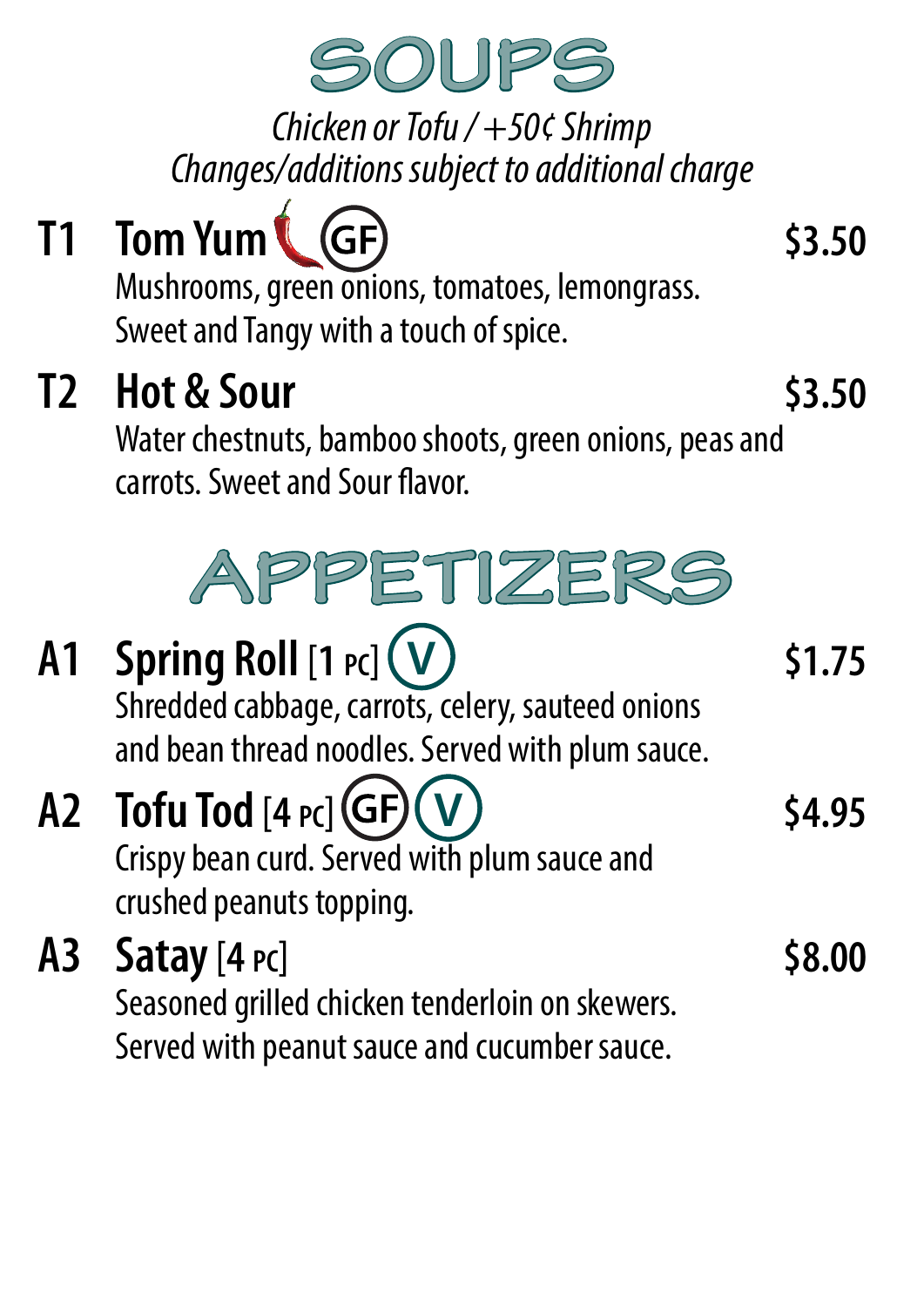**A5 Fresh Rolls**[**2 pc**] **\$6.00** Carrots, cucumbers, cilantro, beansprouts, steamed tofu, wheat noodles, red leaf lettuce. Wrapped in fresh rice paper and served with garlic sweet sauce and crushed peanut topping. Request without noodles for gluten-free **A6 Crab Cheese**[**4 pc**] **\$6.00** Cream cheese, imitation crabmeat. Wrapped in a crispy wheat flour wonton. Served with plum sauce. **A7 Potstickers**[**5 pc**] **\$6.95** Crispy potstickers wrapped with minced pork, cabbage, black mushroom and green onion served with garlic soy sauce. **V A4 Siam Rolls**[**2 pc**] **\$7.15** Seasoned ground chicken, bean thread noodle, onions, black mushrooms and carrots. Wrapped in crispy rice paper and served with garlic sweet sauce and crushed peanut topping.

All substitutions or alterations to entrees will be subject to upcharge accordingly. SHINthai is not responsible for modified dishes or those ordered through delivery apps. **V Vegan GF) Gluten-Free V\$ Vegan upon request with an upcharge**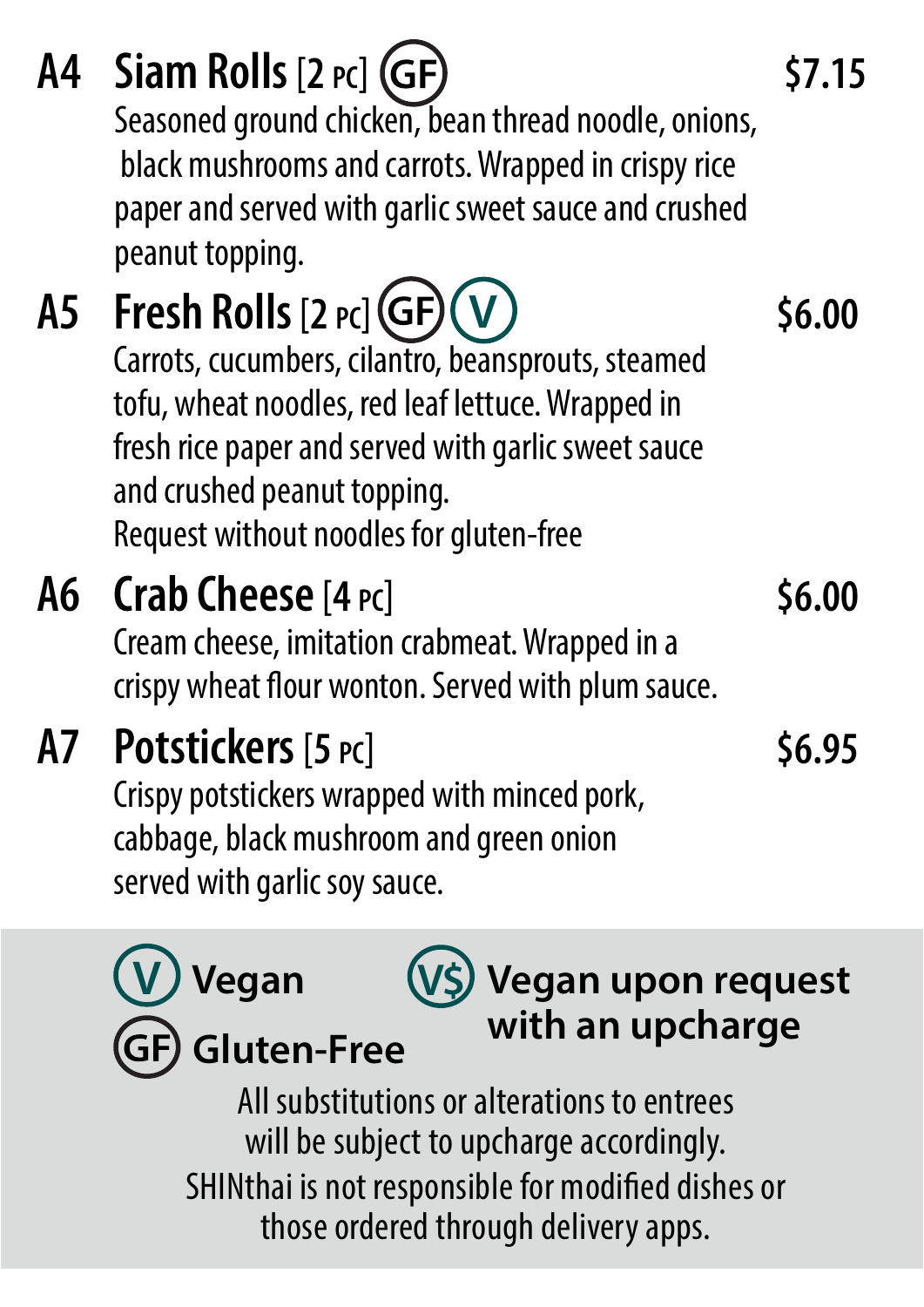## SHINthai ENTREES **LUNCH \$10.95 DINNER \$14.25**

**Three's Company**[Chicken/Beef/Shrimp]

Bell peppers, bamboo shoots, green onion, mushroom, peapods and baby corn in garlic brown sauce.

## **Spicy Beef**

Bell peppers, green onion, onion, green beans, basil and lime leaves in a Thai curry basil sauce.

## **Sesame Chicken** [Breaded]

Broccoli, baby corn, green onion and carrots. Sauteed in sesame seed sauce.

## **Spicy Chicken** [Breaded]

Broccoli and sliced carrots. Sauteed in a sweet chili dark sauce.

## **Jalo-Bang Chicken** [Breaded]

Sauteed in a dark chili butter peanut sauce with broccoli, shredded carrots and jalapeno.

## **Seafood Basil Curry (GF)** \$15.95

[Shrimp, Scallops, Imit. Crab] bell peppers, onion, eggplant and basil in Red curry coconut milk.

### **Curry Fish** [Breaded] **& (GF)** \$15.95 Broccoli, onions, bamboo shoots, carrots, eggplant and basil in a Yellow and Red curry coconut sauce.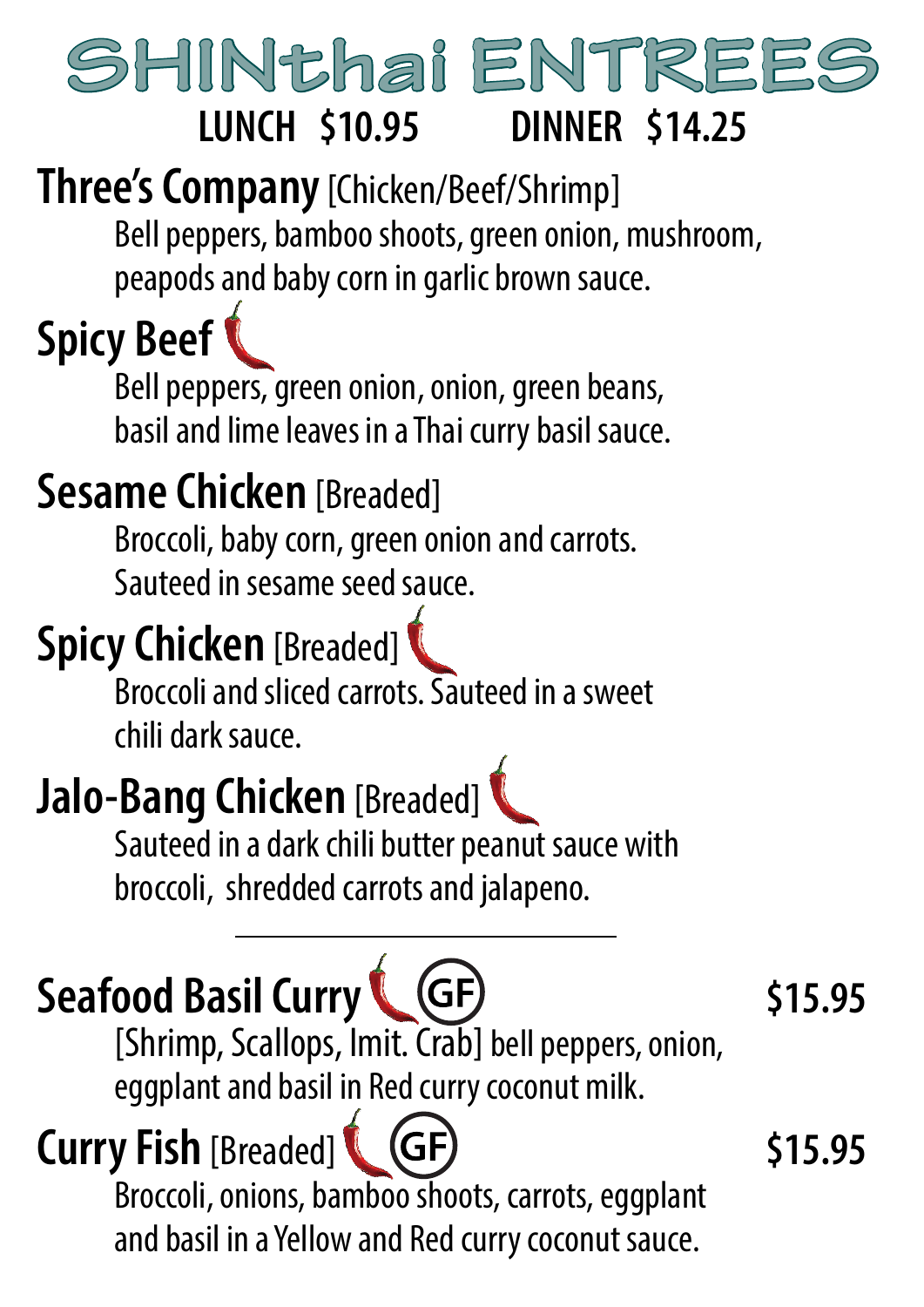

*Served w/ white rice. Brown rice substitution +\$1.95*

## **LUNCH \$10.25 DINNER \$13.50**

#### **E1 Gang Gai V\$**

Bell peppers, bamboo shoots and mushrooms in Red Curry Coconut Sauce.

#### **E2 Green Curry**  $(GF)$ **V\$** Bell peppers, peas and eggplants in a Green Curry Coconut Sauce.

#### **E3 Pad Ped**  $(GF)$ **V\$**Bell peppers, white onions, mushrooms and eggplant in a Red Curry Coconut Sauce.

## **E4 Pad Prik**

Bell peppers, white onions, water chestnuts and mushrooms in a Spicy Garlic Brown Sauce.

## **E5 Cashew Nut**

Bamboo shoots, mushrooms, green onions, bell peppers and cashew nuts in Brown Sauce.

## **E6 Kra Prow**[Basil]

White onions and bell peppers in Basil Garlic sauce.

## **E7 Pad Pak**

Broccoli, peapods, baby corn, mushroom, carrots, water chestnuts and cabbage in savory brown sauce.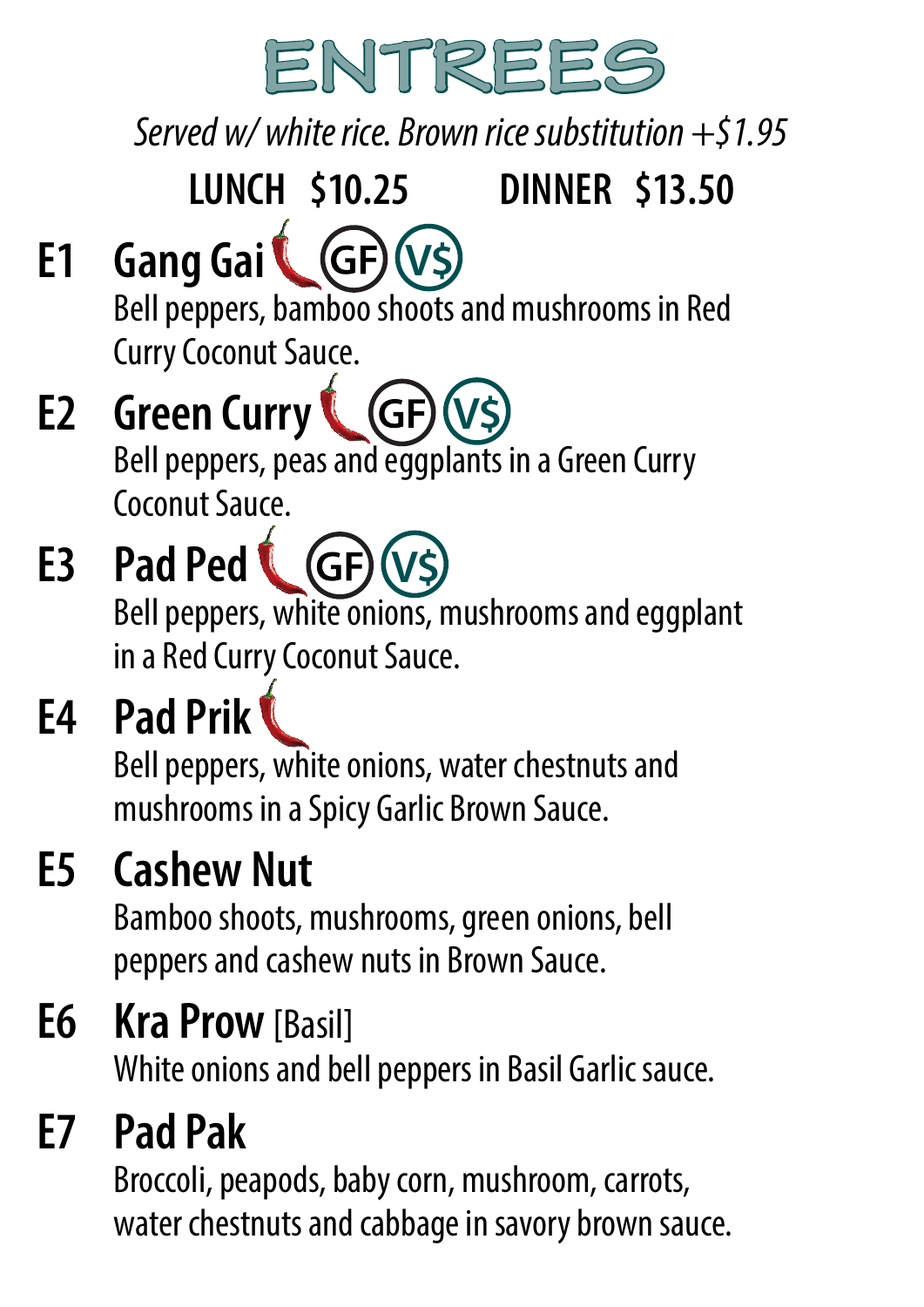**E8 Vegetable Curry** Broccoli, peapods, baby corn, mushroom, carrots, water chestnuts and cabbage in Red Curry Coconut Sauce. **V\$**

#### **E9 Peanut Curry**  $GF$ **V**

Steamed broccoli and carrots sauteed in creamy Thai Peanut Sauce [to enjoy this dish, you must love peanut butter].

## **E10 Kra Tiem** [Garlic Pepper]

Stir-fried with garlic, black pepper, water chestnut and green onions over bed of shredded cabbage.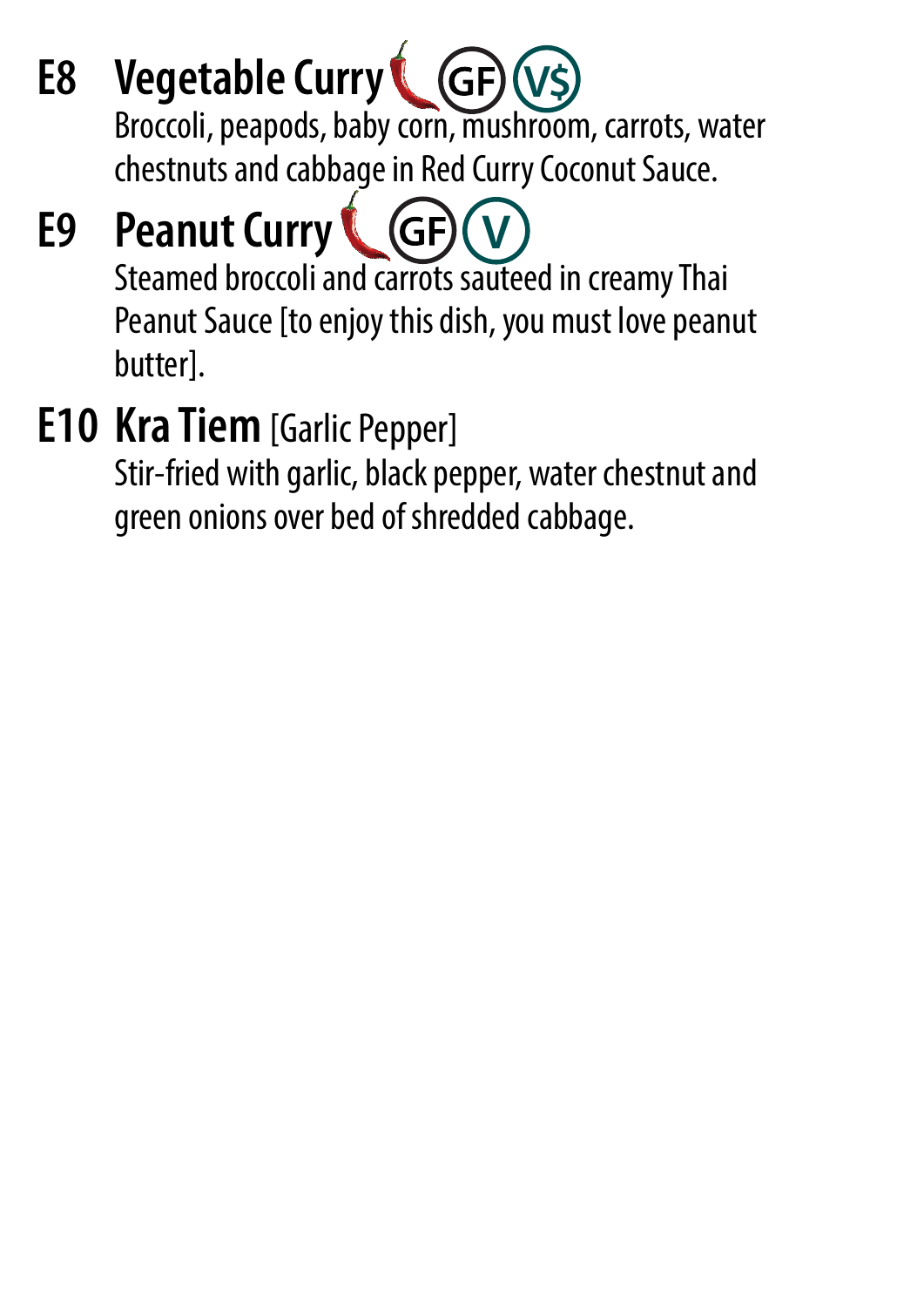## **E11 Ginger Khing**

Bell peppers, green onions, carrots, mushroom, black mushroom and ginger in a ginger brown sauce.

## **E12 Sweet & Sour (GF) (V\$)**

Bell peppers, cucumber, tomato, pineapple with white onions.

## **E13 Prik Khing**

Thai Hot Curry with string beans.

#### **E14 Panang** (GF) **V\$**

Potato, sliced carrots and bell peppers in Panang Curry Coconut sauce.

#### **E15 Masaman V\$** (Gl

Potato, onions, peas and whole peanuts in Masaman Curry Coconut sauce.

#### **E16 Gang Karee V\$**

Potato, sliced carrots, with onions and peas in Karee [Yellow] Curry Coconut Milk Sauce.

### **E17 Tofu w/ Stringbeans** [Fresh Tofu] String beans, eggplant and basil in a garlic basil brown sauce.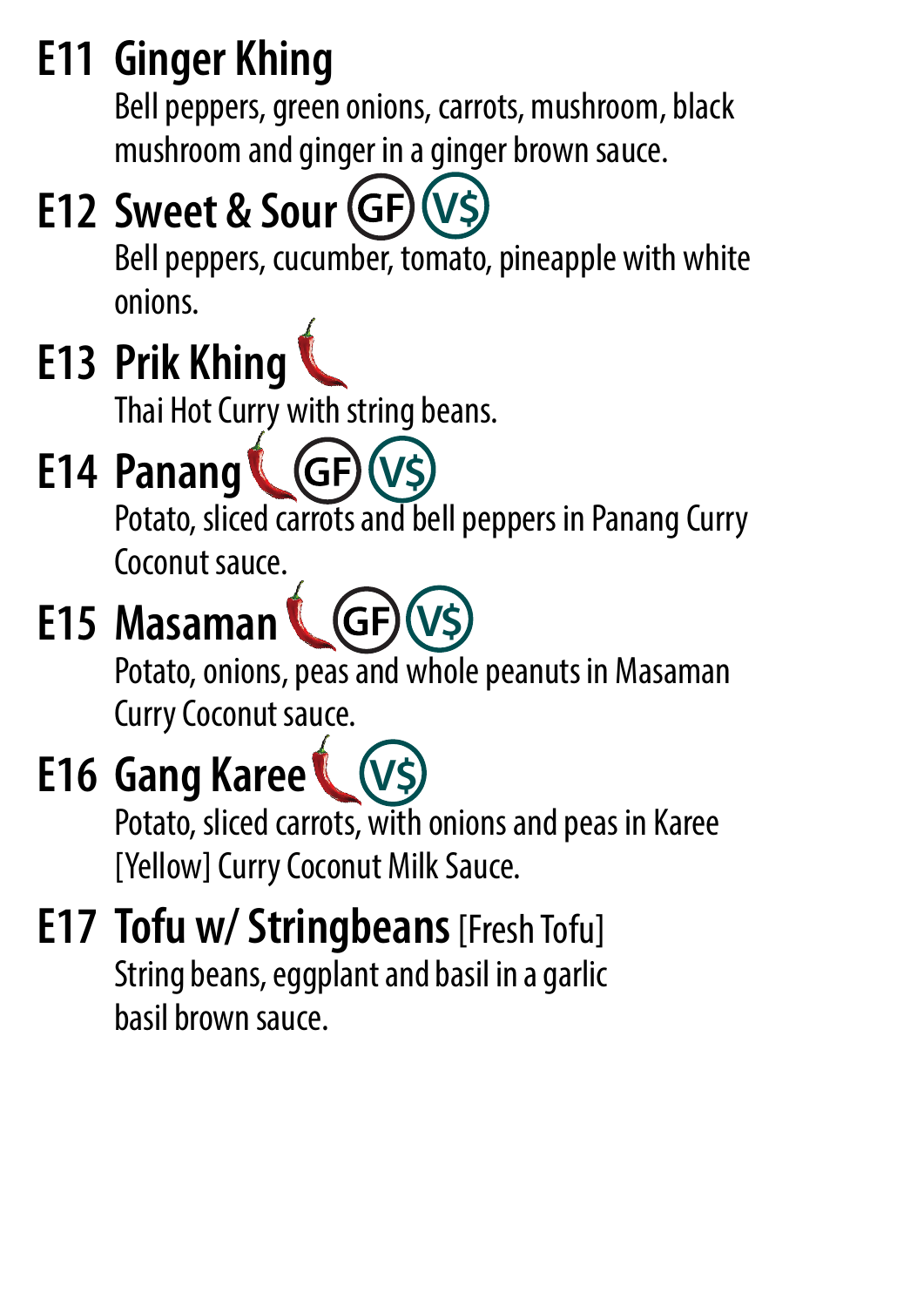

*Cooked w/ White rice. Brown rice substitution +\$1.95*

## **LUNCH \$10.25 DINNER \$13.50**

## **FR1 Kow Pad**

Green peas, carrots, with onions and egg.

## **FR2 Kow Pad Prik**

Broccoli, peapods and egg w/ mild spicy garlic.

## **FR3 Veggie Fried Rice**

Broccoli, carrots, peapods, cabbage, mushroom and egg.

## **FR4 Basil Fried Rice**

String beans, peas, diced carrots, green onion, basil and egg.

## **FR5 Pineapple Fried Rice**

Green onion, onion, tomato, pineapple chunks and egg

#### **FR6 Ginger Fried Rice V**

Green onion, onion, ginger and egg [cooked dry]

#### **FR7 Curry Fried Rice V\$**

Broccoli, shredded carrots, whole peanuts and egg [red curry coconut sauce]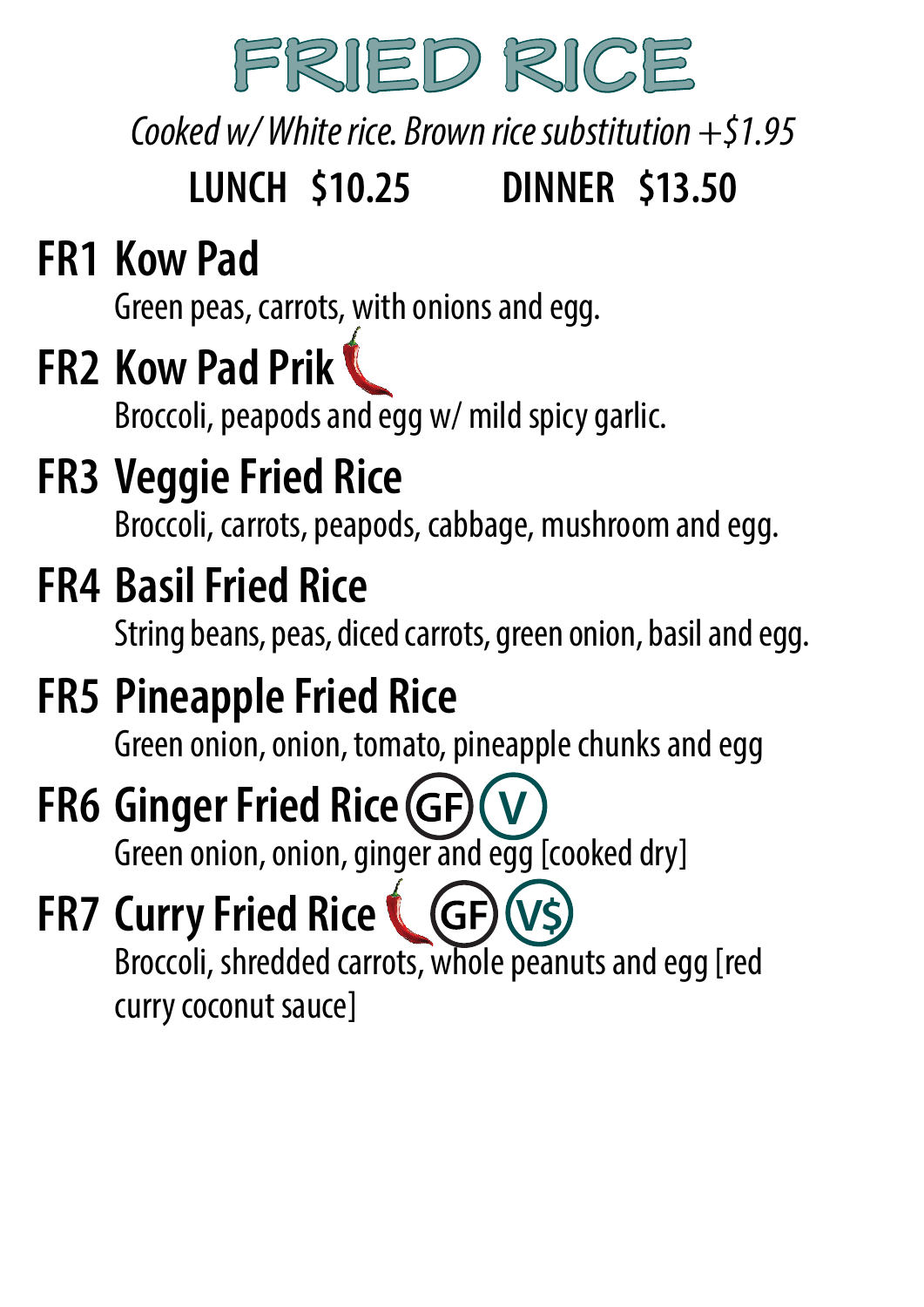

## **LUNCH \$10.25 DINNER \$13.50**

## **N1 Pad Thai (GF) (V\$)**

Traditional sauteed rice noodles with bean sprouts, green onion, egg and topped with crushed peanuts.

## N<sub>2</sub> See-Iew

Sauteed wide rice noodle with steamed broccoli and egg.

## **N3 Von Sen**

Transparent noodle, celery, tomato, bean sprouts, green onion and egg.

## **N4 Drunken Noodle**

Sauteed wide rice noodle, green onion, bean sprouts, bell peppers, egg and basil sauteed with sherry.

## **N5 Cheesy Noodle**

Sauteed rice noodle with broccoli, shredded carrots and egg in cheesy curry sauce.

#### **N6 Curry Noodle V\$** $(GF)$

Stir-fried rice noodle with bean sprouts, green onions and egg in curry sauce topped with crushed peanuts.

## **N7 Udon Noodle**

Stir-fried udon noodle with bean sprouts, green onions, carrots, shredded cabbage and egg.